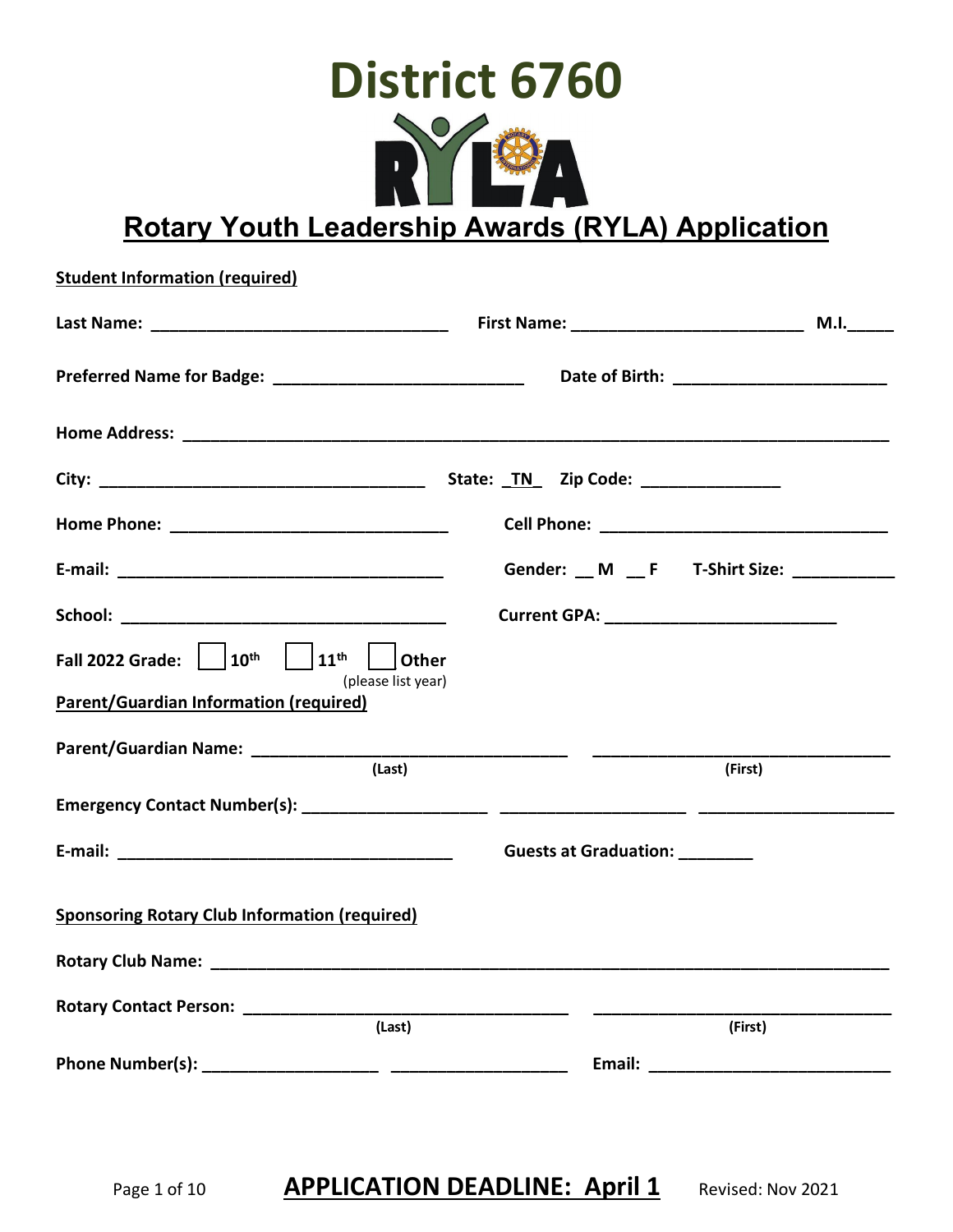**What Rotary Youth Services are you active in?** 

**Please explain why you want to participate in the RYLA program? (Attach additional sheets, if necessary.)**

**\_\_\_\_\_\_\_\_\_\_\_\_\_\_\_\_\_\_\_\_\_\_\_\_\_\_\_\_\_\_\_\_\_\_\_\_\_\_\_\_\_\_\_\_\_\_\_\_\_\_\_\_\_\_\_\_\_\_\_\_\_\_\_\_\_\_\_\_\_\_\_\_\_\_\_\_\_\_\_\_\_\_\_\_\_\_\_\_\_\_** 

**Clubs and Organizations you belong to:** 

**Awards/Honors:**

**Hobbies/Talents:**

**If you participate in sports, please list them:**

**Future Plans:** 

Work/VolunteerPlease list paid or volunteer work experience(s) and briefly describe it/them.

# Page 2 of 10 **APPLICATION DEADLINE: April 1** Revised: Nov 2021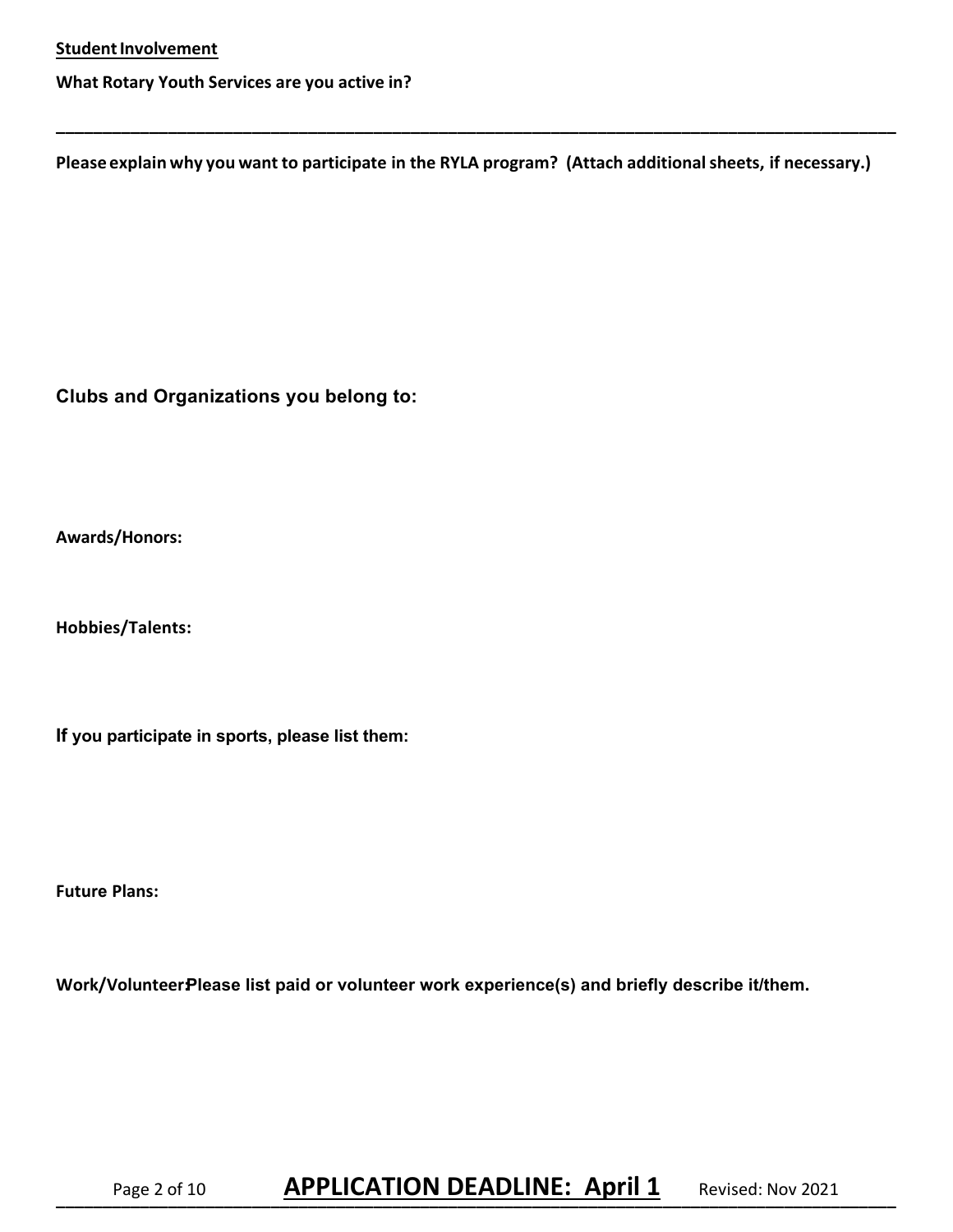#### **StudentMedicalInformation(required)**

**Doyouhavephysical,medicalconditionsordietary restrictions? If so, please explain:** 

| Date of Last Tetanus Shot: __________________                                  |                                  |                  |
|--------------------------------------------------------------------------------|----------------------------------|------------------|
| Physician's Name: ____________________________                                 |                                  |                  |
| Insurance Company: __________________________                                  | Insurance Co. Phone:<br><u> </u> |                  |
| Ins. Subscriber's Name: 10 Number:                                             |                                  |                  |
| May acetaminophen (such as Tylenol) be given to the student?                   |                                  | <b>No</b><br>Yes |
| May stomach remedy medicines (such as Pepto Bismol) be given to the student? _ |                                  | Yes<br><b>No</b> |
| Any additional information or special instructions:                            |                                  |                  |

# **PLEASE ATTACH A COPY OF THE STUDENT'S HEALTH INSURANCE CARD TO THIS APPLICATION**

#### **Photo Release**

At various times throughout the RYLA Program, Rotary District 6760 representatives will be taking digital images, photographs, and/or videotapes of the program for public educational, promotional and/or informational purposes. When/if you or your child's likeness or image is used in a publication, there will be no identifying information provided (i.e. child's name, personal information) and no compensation.

I give permission to representatives of the RYLA Program and Rotary District 6760 to take and publish, in print, electronic, or video format, the likeness or image of my child and/or myself.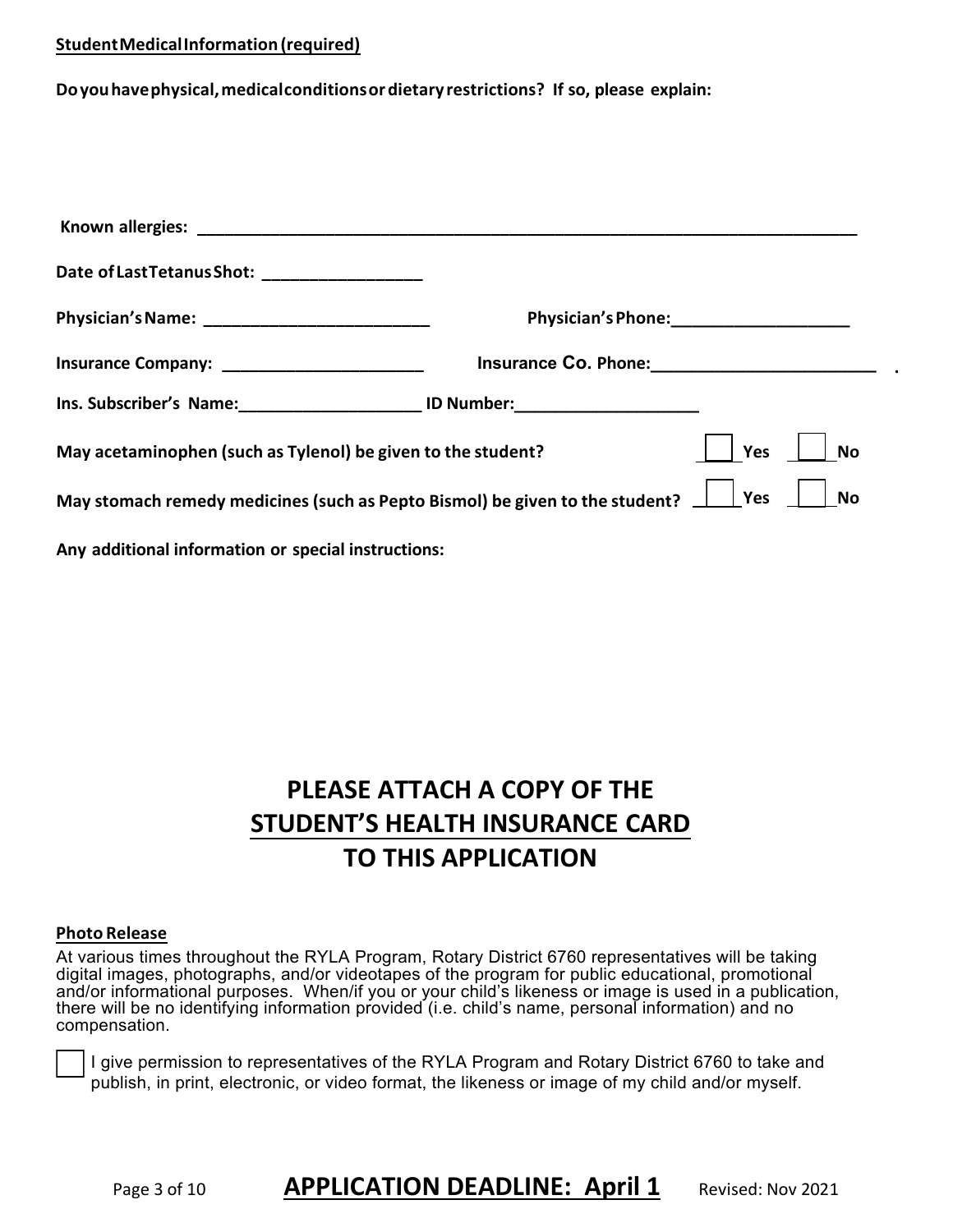# **PLEASE ATTACH A COPY OF THE STUDENT'S HEALTH INSURANCE CARD TO THIS APPLICATION**

## Name of Student:

**PARENTAL/GUARDIAN AUTHORIZATION**; I do voluntarily consent to said minor's participation in all activities of the Rotary Youth Leadership Awards Camp (RYLA) to be held at Austin Peay State University. I understand that this leadership camp could involve physical activities including elevated rope apparatus high off the ground. Although these activities are well supervised by adults there is always an inherent risk of physical injury to the participant and I'm willing to have my child participate. **Initial: \_\_\_\_\_\_** 

**MEDICAL TREATMENT RELEASE**: I assume responsibility for any medical or treatment/transport fees or costs incurred directly or indirectly because of said minor's participation. I also authorize the representative(s) of Rotary District 6760 to arrange for professional care and treatment in case of medical emergency. I hereby give permission to the physician selected by the Rotarian(s) to hospitalize secure professional treatment for and/or to order injections, anesthesia and/or surgery for the minor named above. **Initial:** 

**INDEMNIFICATION/HOLD HARMLESS**: In consideration of the Rotary Club, Rotary District 6760 and Austin Peay State University, I permit this minor to participate in Rotary Youth Leadership Awards (RYLA) and to engage in all activities related to the weekend program. I hereby assume the risk associated with participation & agree to hold the Rotary Club, Rotary District 6760, and Austin Peay State University, its committees, employees, as agents, as representatives, and volunteers harmless from any and all liabilities, actions, causes of action, claims or demand of any kind & nature whatsoever which may arise by or in connection with said minor's participation in any activities related to the Rotary Youth Leadership Awards (RYLA). The terms here shall serve as a release & the assumption of the risk for said minor, his or her heirs, estate, executor, administrator, and assignees as well as members of the family. **Initial:** 

I also take full responsibility for any valuables that the above-named participant takes to this camp, that could get lost or stolen and I am fully aware I have been advised that said minor should not bring any valuables. I hereby give permission for Rotary to post pictures of said minor participating in this event in Rotary publications including on its websites, social media, presentations, etc. **Initial: \_\_\_\_\_\_** 

I further consent to permit authorized Rotarians to contact said minor after the Rotary Youth Leadership Awards (RYLA) with respect to other Rotary programs and activities. **Initial: \_\_\_\_\_\_** 

A photocopy of this form is as valid as the original. **Initial: \_\_\_\_\_\_**

Page 4 of 10 **APPLICATION DEADLINE: April 1** Revised: Nov 2021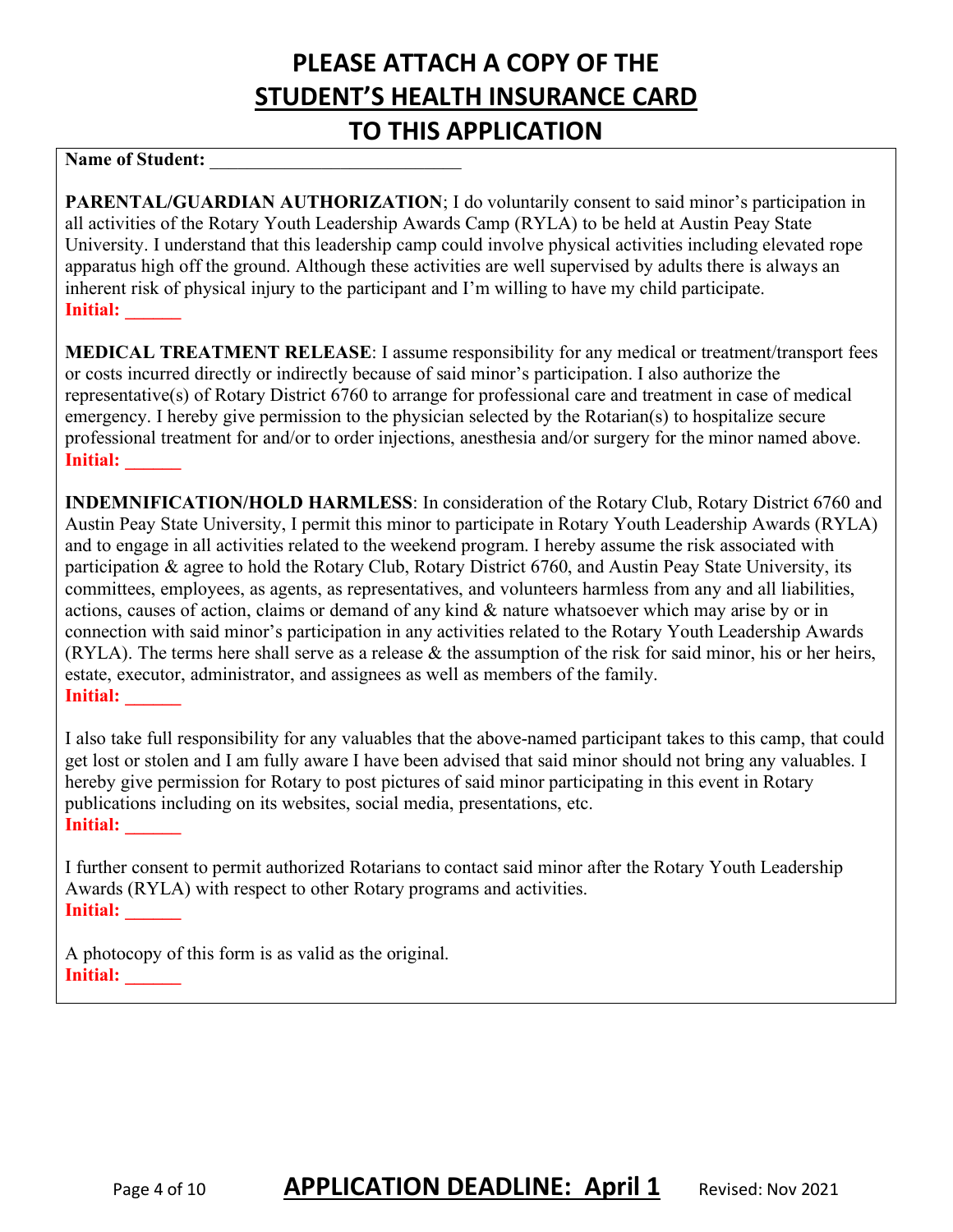## **Rotary District 6760 Participant Code of Conduct**

You have been selected for this Rotary Youth Leadership Awards program because you have been identified as a leader. This program will enhance your personal abilities and give you the opportunity to meet and share ideas with other leaders. Our speakers, activities, and discussion groups will provide you with many positive and helpful approaches to personal growth.

Rotarians are looking forward to sharing the RYLA experience with you. Please attend all assigned activities.

While we require your acknowledgement of this Code of Conduct, as leaders, we are confident that you will behave in a manner your parents and sponsoring Rotarians would be proud of. Should any participant's conduct be considered unacceptable at any time by RYLA officials, that participant's parents/guardians will be contacted immediately to remove them from the Program.

We want the next RYLA to be welcome at APSU. Please leave the facilities and grounds as clean as when you arrived. Follow the requests of staff, report damage or breakage immediately to your Small Group Leader.

You are encouraged to approach all Rotarians or staff for assistance at all times.

#### **Procedures and Rules**

#### **General:**

- 1. You have made a commitment to attend RYLA from Tuesday to Saturday afternoon. If a conflict arises, and you can't attend the entire program, contact your sponsoring Rotary Club immediately per RYLA Cancellation Policy.
- 2. Transportation is NOT provided to or from the Program. Participants are expected to make their own arrangements with Parents/Guardians, or alternatively with their sponsor Rotary Clubs.
- 3. Help us maintain security at RYLA by wearing your nametag at all times.
- 4. If any person is injured or becomes ill, do not move him/her. Immediately contact your Small Group Leader, Rotarians, APSU staff, or call 911 if appropriate.
- 5. If you take medications, whether prescribed or "over-the-counter", each participant is responsible for retaining and securing medications in original containers and consuming only as prescribed.
- 6. Tobacco, alcoholic beverages, dating, and illegal drugs are not permitted at RYLA. A single violation will lead to dismissal from the Program.
- 7. Remain on site in designated areas. Do not leave the APSU Campus.
- **8. Use of cell phones and other electronic devices for texting and voice conversations is not permitted during meetings, activities, or presentations. If used inappropriately, they will be confiscated until the end of the day.**
- 9. Treat everyone with respect. Discriminatory, foul, or abusive language, physical violence or threats, or sexual or lewd misconduct will not be tolerated. These behaviors will result in removal from the Program.
- 10. Any Participant that is removed from the Program for non-compliance with the Code of Conduct, will be responsible for reimbursing the sponsoring Rotary Club for the entire \$400 sponsorship fee that was paid by the Sponsoring Rotary Club within 14 calendar days.

#### **Dormitories:**

- 1. You will be assigned to a room with other participants. Select your bed and stow your personal gear in the space provided. Respect each other's belongings and space.
- 2. Lock your room at all times.
- 3. You will not be able to return to your room except at specific times in the schedule.
- 4. Be in your Room by "Lights-Out". Talking is allowed as long as it does not disturb others in your room.
- 5. Remain in your room throughout the night.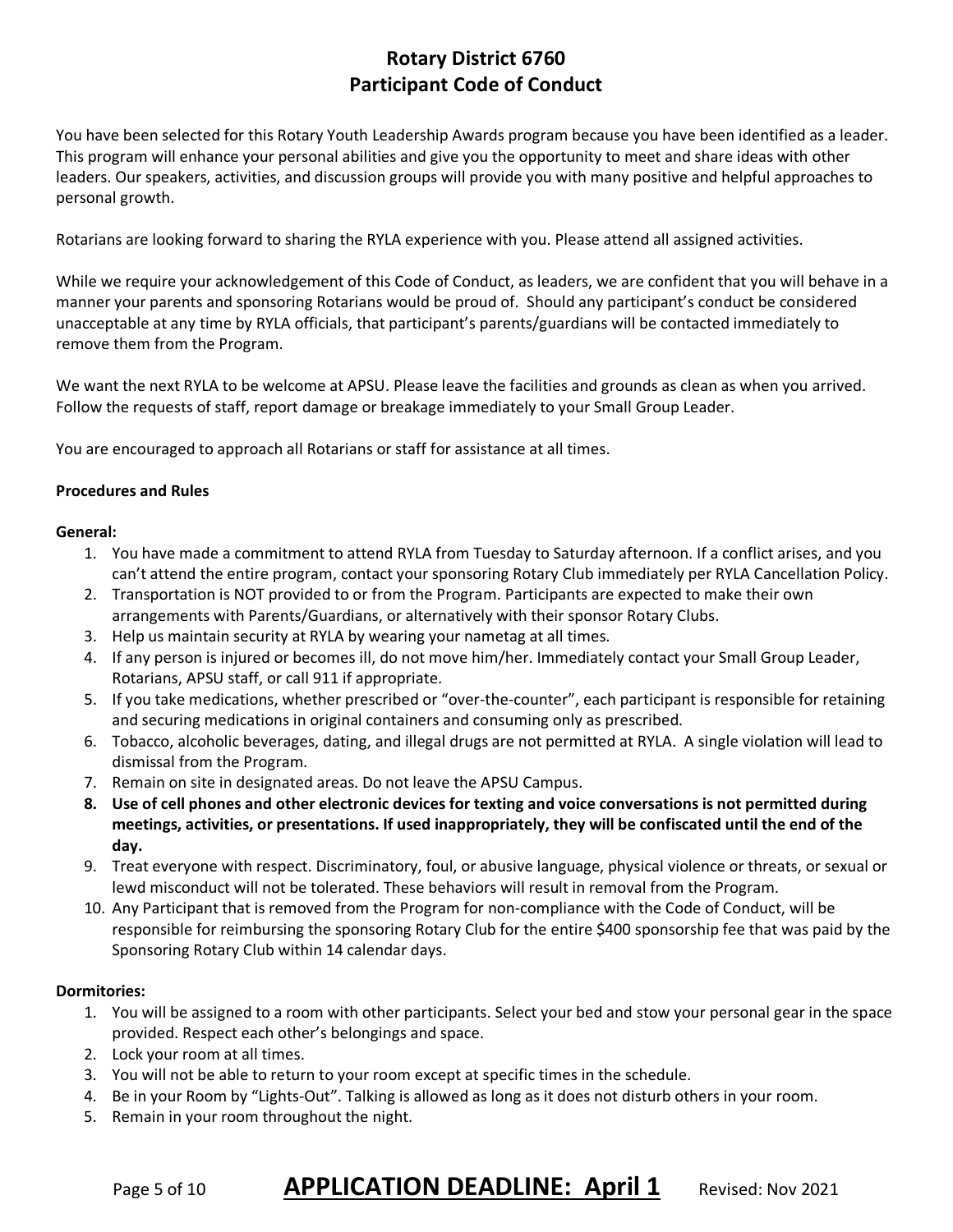6. There are separate Dormitory areas for males and females. Do not enter a room or Dormitory that is not assigned to you. Males are not allowed in female Dormitory areas, and visa versa.

## Page 6 of 10 **APPLICATION DEADLINE: April 1** Revised: Nov 2021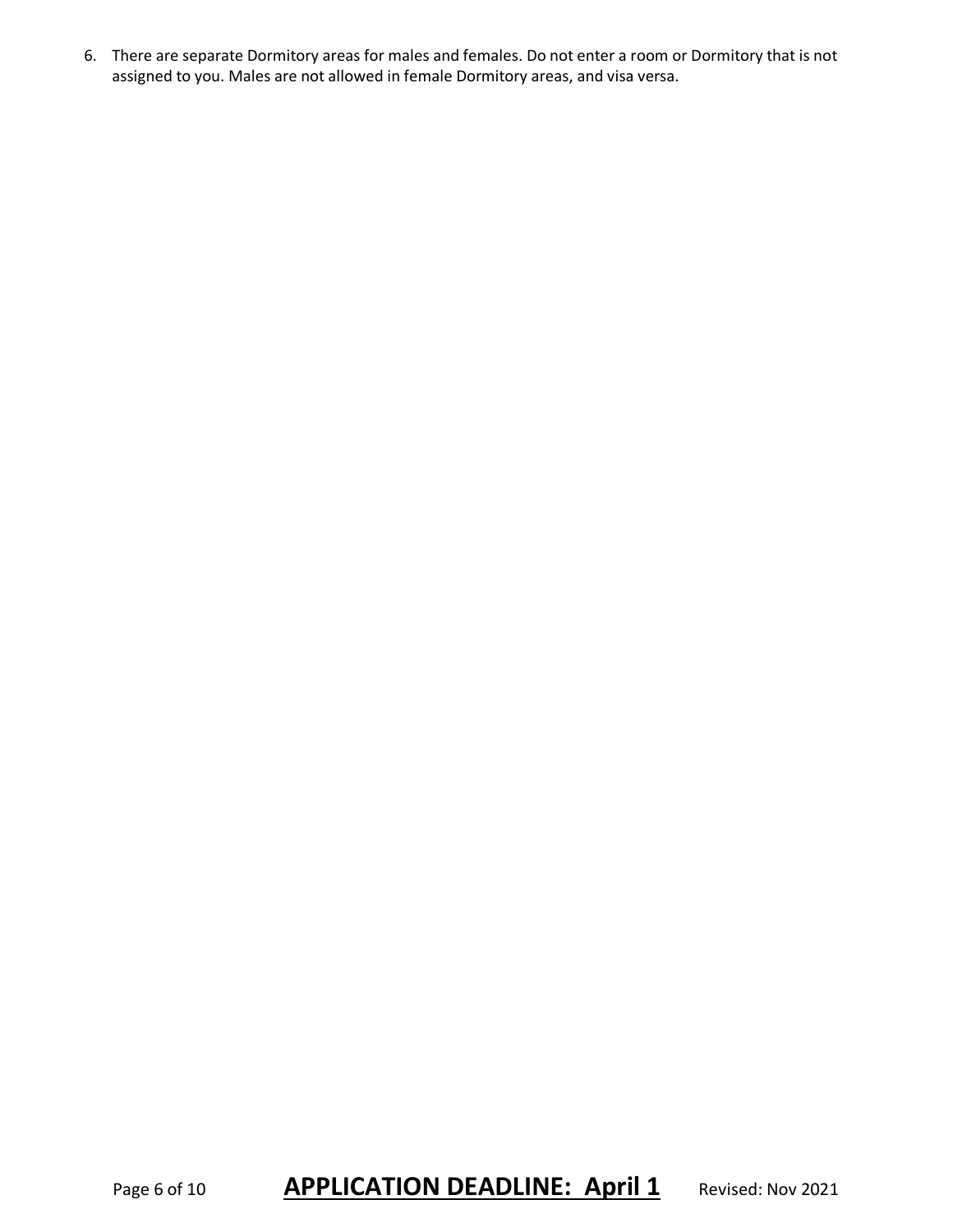#### **Small Group:**

- 1. You will be assigned to a small leadership group. A RYLA Staff Member will be your Small Group Leader. You will meet your group in your designated area to participate in discussion groups, meetings and activities as a group throughout the Program.
- 2. Be on time to all meetings and remain in the meeting according to the schedule.

#### **Dining:**

1. Participants are responsible for notifying RYLA staff of any special dietary needs or allergies.

### **Student Signature:**

The RYLA program is an intensive leadership experience; and thus, **partial attendance is not allowed**. All applicants must be certain that full attendance will occur, if selected. As the student applicant, by my signature, **I hereby commit to attend the entire District 6760 RYLA Program at Austin Peay State University**, if selected for attendance. I have read the Code of Conduct and agree to honor it.

**Student Signature: \_\_\_\_\_\_\_\_\_\_\_\_\_\_\_\_\_\_\_\_\_\_\_\_\_\_\_\_\_\_\_\_\_\_\_\_\_\_\_\_\_\_\_ Date: \_\_\_\_\_\_\_\_\_\_\_\_\_\_\_\_\_\_\_\_\_\_\_**

## **Parent/Guardian Signature**

As parent/guardian, by my signature, I realize that participation in the RYLA Program is voluntary; and thus, will not hold the sponsoring Rotary Club, Rotary Youth Leadership Awards, Rotary District 6760, Rotary International, or any RYLA staff people and contractors liable for possible injury or loss that may occur during the program. I am also aware of and agree to comply with the policy of attendance, as stated above **partial attendance is not allowed**. I understand that transportation to and from RYLA at the APSU campus is not provided.

## **\$400 RYLA Cancelation Fee Acknowledgement**

The Rotary Youth Leadership Awards (RYLA) program is funded through sponsorships by local Rotary Club and made possible by hundreds of volunteer hours from Rotarians. Each Rotary Club pays \$400.00, raised in the normal course of fundraising, to fund each Student's attendance. Since we solicit and collect donations from the public at large, we are obligated to be responsible stewards of these donations. **Our loss of these funds, caused by a student's failure to attend, requires us to charge a cancelation fee.** 

## **Commitment to Reimburse**

I, \_\_\_\_\_\_\_\_\_\_\_\_\_\_\_\_\_\_\_\_\_\_\_\_\_\_\_\_\_\_\_\_\_\_\_\_\_\_\_\_\_\_\_\_\_, (print Parent/Guardian's name) hereby commit to reimburse the Rotary Club providing my student's program fees to attend RYLA if for any reason my student fails to attend or withdraws before any qualified substitute could be found. Any student who fails to cancel after 15 days prior to the Friday start of the program will be subject to this cancelation fee. Prorated reimbursements may be accessed, at the sole discretion of the RYLA committee, should my student arrive late or need to leave the program early.

**Parent Signature: \_\_\_\_\_\_\_\_\_\_\_\_\_\_\_\_\_\_\_\_\_\_\_\_\_\_\_\_\_\_\_\_\_\_\_\_\_\_\_\_\_\_\_\_ Date: \_\_\_\_\_\_\_\_\_\_\_\_\_\_\_\_\_\_\_\_\_\_\_**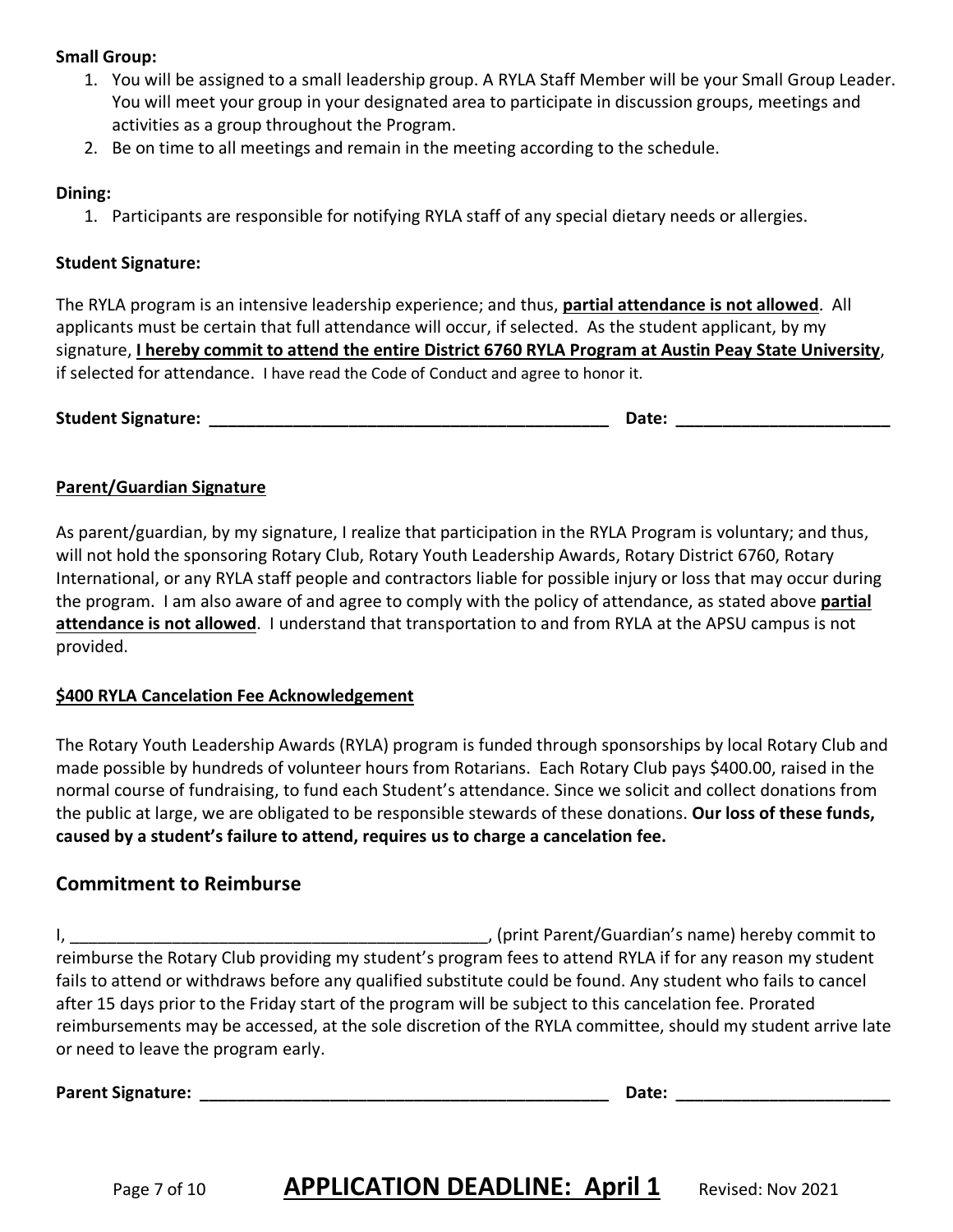#### **Sponsoring Rotary Club Signature**

As the representative of my District 6760 Rotary Club, by my signature, I confirm my Rotary Club's sponsorship of the above-named student applicant. I understand that it is my responsibility to assure that payment for my club's sponsorship is attached to this application, when submitted. We acknowledge the cancellation policy.

| <b>Club Representative Signature:</b> |  |  |
|---------------------------------------|--|--|
|                                       |  |  |

**Completed applications can be mailed with payment by April 1st to:**

**District 6760 RYLA Committee c/o Robert L. Huffman 3925 Sango Road Clarksville, TN 37043** 

**Email: d6760ryla@gmail.com Phone: 931-265-7452**

**Checks Payable To: "District 6760 – RYLA"** 

#### **Application Checklist**

To apply for the 2020 Rotary Youth Leadership Awards (RYLA), submit all of the following:

- This completed application (all 5 pages)
- Copy of student's (or parent's) Health Insurance Card
- Fee payment (paid by the Sponsoring Rotary Club; Payable to 'District 6760 RYLA')
	- o \$400 for each participant
- Completed applications must be post marked by April 1st to: **District 6760 RYLA Committee c/o Robert L. Huffman 3925 Sango Road Clarksville, TN 37043**

## **Application Process/Timeline**

- Jan. 1-15<sup>th</sup> Application materials made available to District 6760 Rotary Clubs
- Jan 15<sup>th</sup>: Rotary Club provides application materials to prospective RYLA applicants
- Mar.  $1<sup>st</sup>$  RYLA applicants complete application materials and return to Rotary Club
- Apr. 1st Rotary Club forwards applications (with \$400 payment) to the RYLA committee
- **May 1st** Official 2022 District 6760 RYLA Acceptance Letters sent to selected RYLA participants

#### **Schedule**

#### *APPLICATION TO PARTICIPATE IN OUTDOOR*

Page 8 of 10 **APPLICATION DEADLINE: April 1** Revised: Nov 2021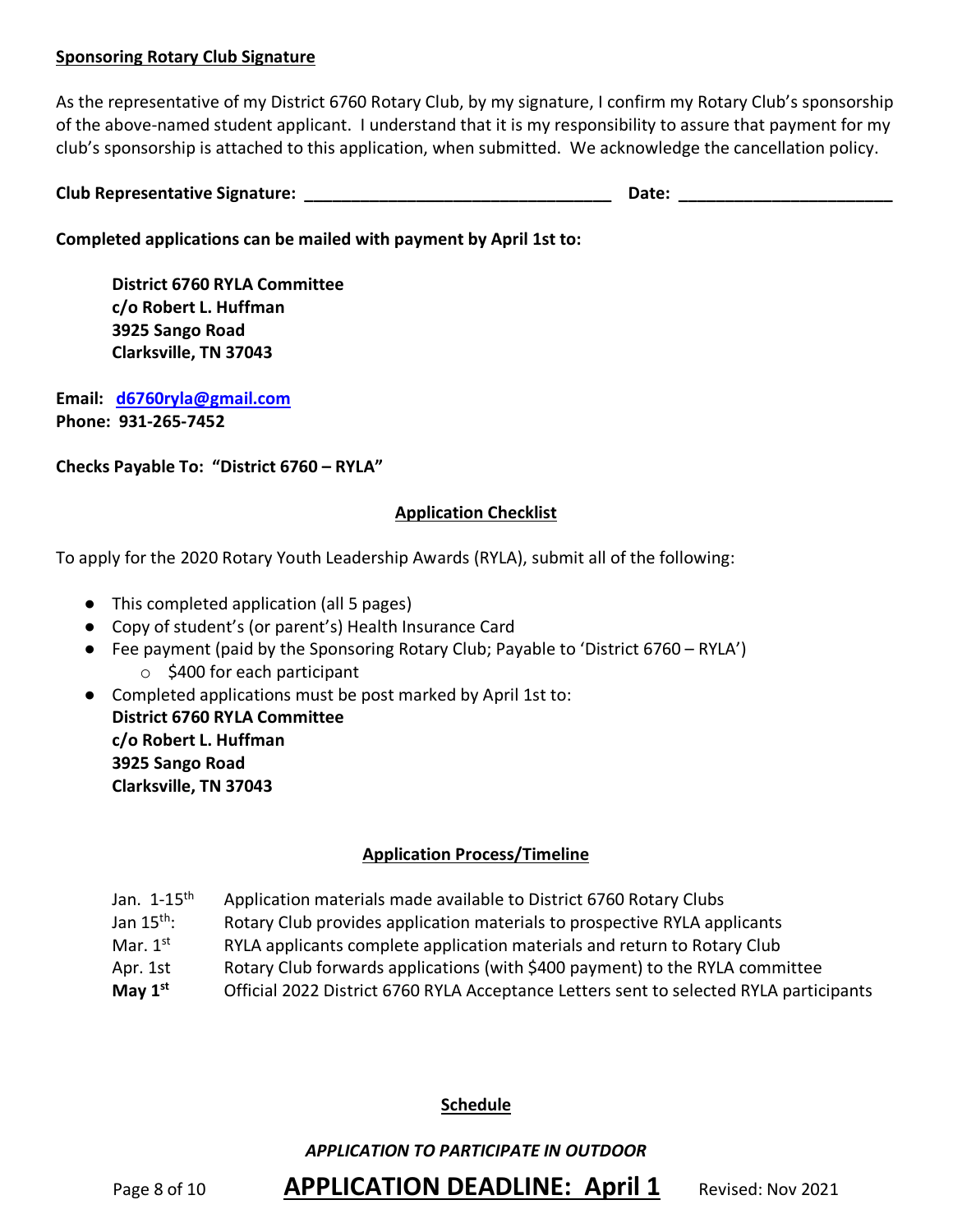#### *RECREATION ACTIVITIES WAIVER OF LIABILITY AND ASSUMPTION OF RISK*

- **1. I, the undersigned, wish to participate in activities at the Fort Campbell Outdoor Recreation program (involving shooting sports, paintball, races and games, team building activities, challenge course programs, obstacle courses, canoeing, kayaking, horseback riding, archery, mountain biking, and other programs). I understand that all outdoor recreational activities involve certain inherent risks. Those risks include, but are not limited to, injury due to slips and falls, to ricochets, weapon malfunction, targets, equipment, and obstacles. In addition, I realize that these risks could result in maiming injury or death. I understand and certify that in order to help reduce those risks, I will follow procedures and use equipment only as instructed by Outdoor Recreation staff.**
- **2. Despite these risks, and fully understanding such risks, I wish to participate in outdoor recreation activities and hereby personally assume the risks of participating in these activities. I also hold harmless the U.S. Army, Fort Campbell, the Directorate of Family, Morale, Welfare and Recreation and the Fort Campbell Outdoor Recreation and any of its representatives not responsible for any accidents or thefts while recreating on post.**
- **3. I further certify that I am at least 18 years of age or older or that my parent or legal guardian has signed below.**
- **4. I, the Parent/Legal Guardian, of any minor participant in the outdoor recreation activities, have read and fully understand the above statement. I hereby assume responsibility of all risks and injuries that may occur while participating in outdoor recreation activities.**
- **5. By virtue of my signature, I acknowledge and agree to all terms and conditions. I understand that I am responsible for my own well-being and health while participating in said Outdoor Recreation activity. I accept the health risks associated with said activity and certify that I am of proper health to participate.**

| <b>Printed Name of Participant</b>         | Age  |
|--------------------------------------------|------|
| <b>Signature of Participant (if adult)</b> | Date |
| Parent/Guardian Signature (if minor)       | Date |

Page 9 of 10 **APPLICATION DEADLINE: April 1** Revised: Nov 2021